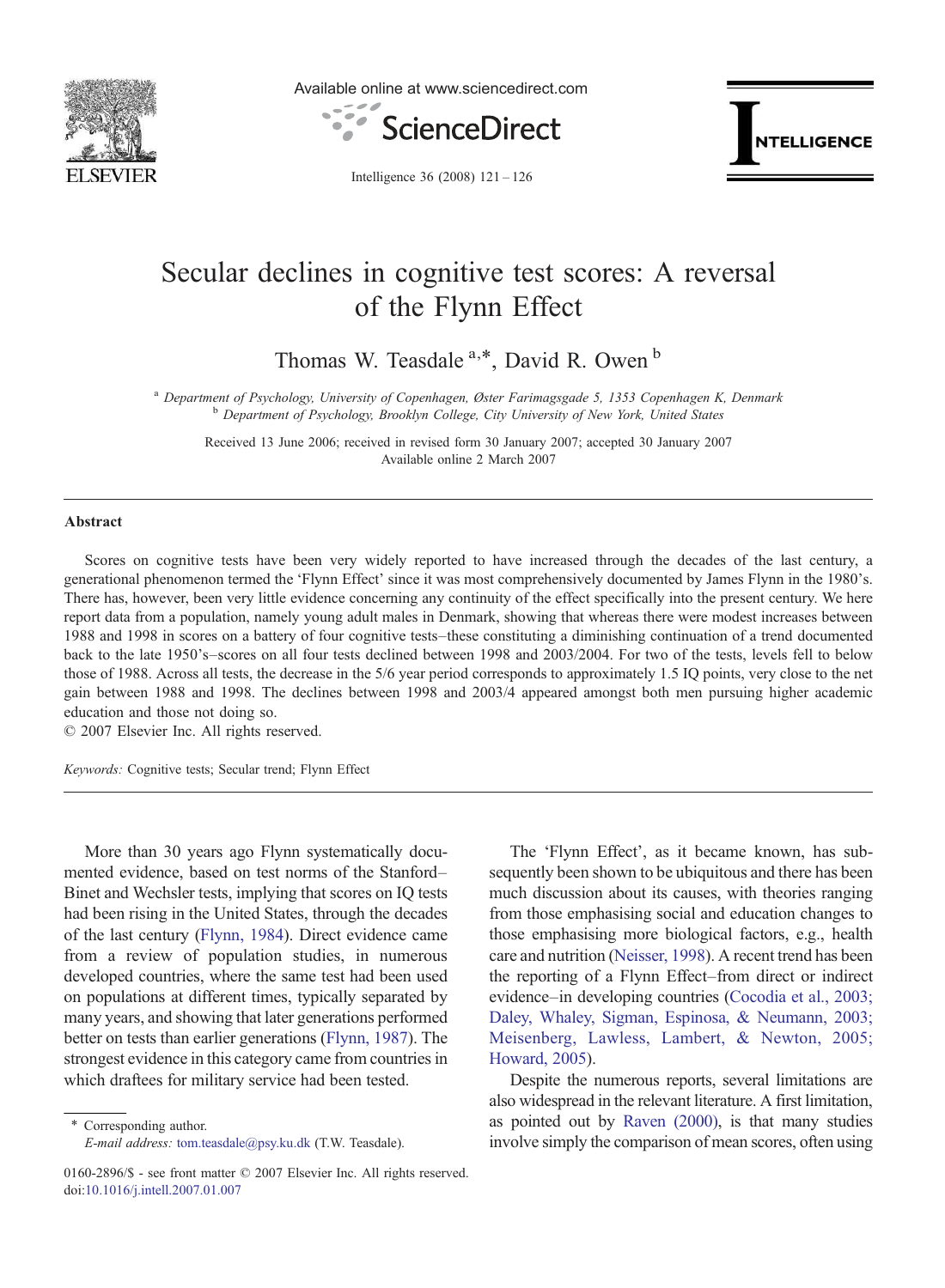scaled and IQ scores such as those calculated in the Wechsler Intelligence tests. This may conceal differential changes at different levels of ability. There is no prima facie reason to suppose that the Flynn Effect has involved a uniform shift in mean performance with no change in variance or higher order distributional characteristics such as skewness, and there is some evidence to suggest that gains have not been uniform across all ability levels (Colom, Lluis-Font, & Andres-Pueyo, 2005). A second limitation is that most studies have compared performances on the same tests taken by samples of subjects representative of generations separated by a number of years, typically decades. The limitation of this method is that it is not possible to determine the time course of the effect; a difference between test performance, say, in the 1970's and in the 1990's, could not unambiguously be attributed to a simple linear increase over the two decades. From this follows a third limitation. Even the few studies which have reported data from the present decade, compared to some previous decade, e.g., cannot be taken as evidencing a continuing Flynn Effect up to the present day.

Using data derived from the Danish draft board we have previously reported on substantial gains in test scores, particularly at the low end of the distribution, through the 1960's and 1970's (Teasdale & Owen, 1987, 1989), that by the 1990's they had substantially plateaued (Teasdale & Owen, 2000) and indeed have begun to decline somewhat into the present decade (Teasdale & Owen, 2005). A simultaneous plateau had been reported for Norwegian conscripts by Sundet, Barlaug, and Torjussen (2004) for tests of a range of cognitive abilities. Our own prior report of the present plateau had concerned compound scores on a draft board test summed over four subtests of differing cognitive functions which could be characterised as logical, verbal, numerical and spatial reasoning. The lack of change in the compound score into the present decade could, however, have masked different and possibly opposite trends in these separate abilities. Wicherts et al. (2004) have emphasised the importance of examining Flynn Effect evidence at the level of subtests. The primary objective of the present study has therefore been to examine the recent secular trends in each of these abilities considered separately. A secondary objective has been to explore the relationship between recent changes and educational level.

## 1. Method

Our data stem from the records of the Danish draft board. There has been conscription in Denmark continuously since the Second World War, and on attaining

the age of 18 or shortly thereafter young men are required to appear before a draft board which assesses their suitability for military service. About 5–10% are exempted from appearing in person, these being largely men who can document a disqualifying illness, e.g., asthma and Scheuermann's disease.

Ever since 1957, and continuing to the present day, the draft board assessment has included an unchanged set of four group-administered tests of cognitive abilities, collectively termed Børge Prien's Prøve. The first test, Letter Matrices (19 items, 15 min), resembles Raven's Progressive Matrices with the important difference that patterns of alphabetic letters are used and the correct answer is to be supplied by the testee, rather than chosen from a set of forced-choice alternatives. A Verbal Analogies test (24 items, 5 min) comprises a series of analogies somewhat akin to Miller's Analogies test but where the correct response is to be found in an alphabetically arranged list of 100 words. In a Number Series test (17 items, 15 min), the fifth number following a series of four numbers is to be deduced, and in a Geometric Figures test (18 items, 10 min) a set of complex geometric shapes are to be partitioned into simpler components. All of the tests are scored as the number of correct responses and a total score (0 through 78) is also calculated; this total has been found to correlate 0.8 with the Wechsler Adult Intelligence Scale (Mortensen, Reinisch, & Teasdale, 1989). Further details of the tests are presented elsewhere (Rasch, 1980; Teasdale & Owen, 1989).

Also recorded by the draft board is level of school education. The coding for this was changed substantially in 1991 and the 1988 cohort cannot therefore be compared in this respect with the later two cohorts. The coding is also sensitive to seasonal variation since men tested in the second half of the year are more likely to have completed their ultimate level of schooling. We have therefore here employed a dichotomized index of level of schooling which is independent of season, namely whether or not the subject had attended a 'Gymnasium' (or some equivalent), i.e., an advanced school for 16–18 year-olds leading towards a university entrance and other forms of higher education. Students not attending a Gymnasium typically enter at age 15 or 16 and have shorter and non-academic occupational training courses.

In this report we present data on all men who were tested in 1988 (*n*= 33,833), 1998 (*n*= 25,020) and in the second half of 2003 together with the first half of 2004, here designated 2003/4 (*n*= 23,598) respectively. The difference among the *n*s in these three cohorts is predominantly due to the declining birth-rate in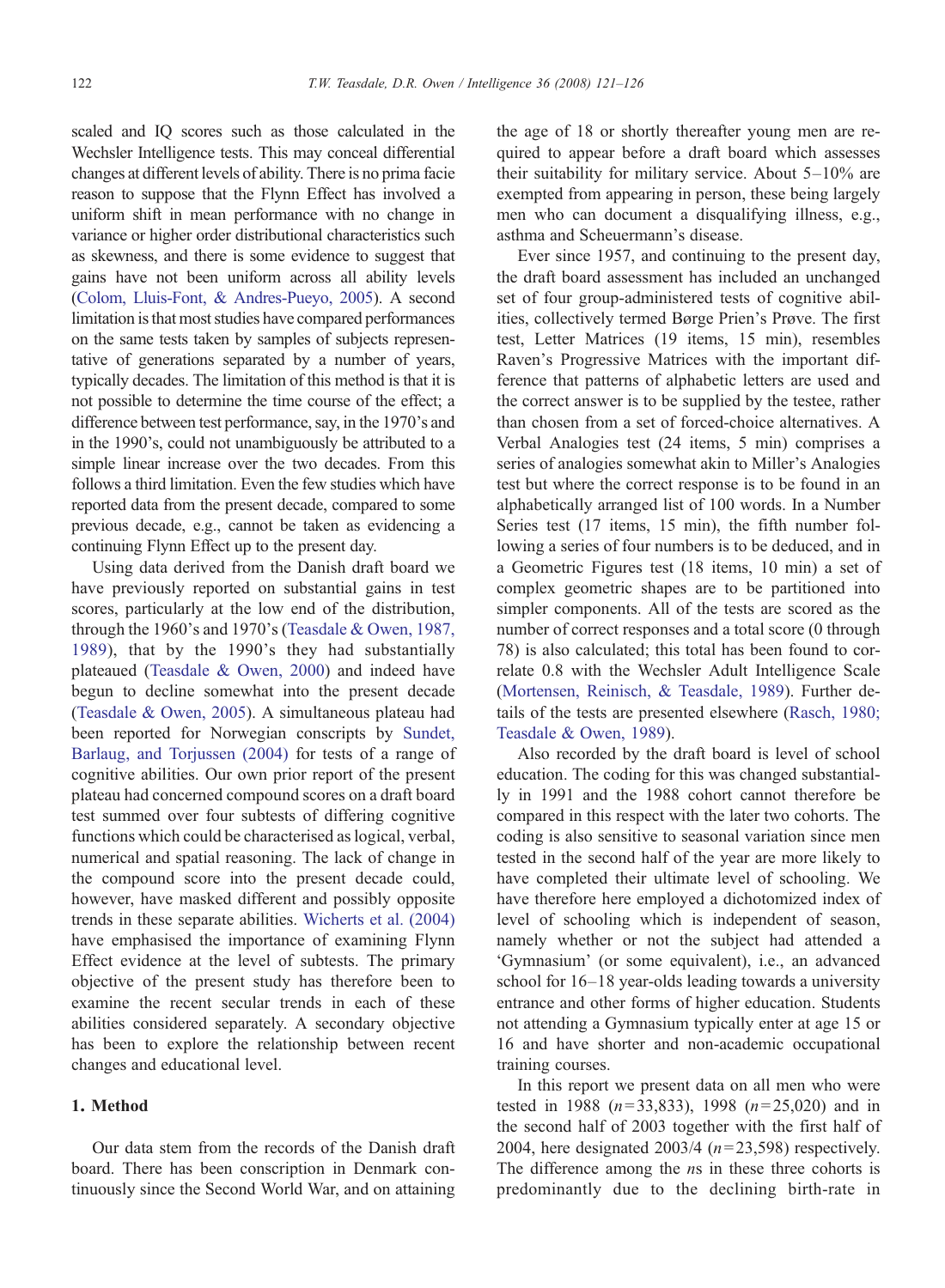Table 1 Standardized test scores in relation to year of testing

|           | Year<br>Tested | Mean     | Standard<br>deviation | <b>Skewness</b> | Kurtosis |
|-----------|----------------|----------|-----------------------|-----------------|----------|
| Letter    | 1988           | 0.000    | 1.000                 | $-0.634$        | 0.243    |
| Matrices  | 1998           | 0.076    | 0.951                 | $-0.671$        | 0.414    |
|           | $2003 - 4$     | 0.032    | 0.981                 | $-0.632$        | 0.291    |
| Verbal    | 1988           | 0.000    | 1.000                 | $-0.249$        | 0.095    |
| Analogies | 1998           | 0.065    | 0.978                 | $-0.350$        | 0.232    |
|           | $2003 - 4$     | $-0.016$ | 0.982                 | $-0.313$        | 0.110    |
| Number    | 1988           | 0.000    | 1.000                 | $-0.560$        | $-0.272$ |
| Series    | 1998           | 0.059    | 0.976                 | $-0.637$        | $-0.118$ |
|           | $2003 - 4$     | $-0.059$ | 0.990                 | $-0.509$        | $-0.348$ |
| Geometric | 1988           | 0.000    | 1.000                 | 0.034           | 0.166    |
| Figures   | 1998           | 0.160    | 1.000                 | 0.048           | 0.033    |
|           | $2003 - 4$     | 0.087    | 0.998                 | 0.049           | 0.111    |
| IQ        | 1988           | 100.000  | 15.000                | $-0.441$        | 0.134    |
|           | 1998           | 101.650  | 14.559                | $-0.525$        | 0.336    |
|           | $2003 - 4$     | 100.160  | 14.725                | $-0.490$        | 0.234    |

Denmark, although in some part it is also due to increasing proportions whose medical unsuitability is registered by the draft board without their being required to appear personally.

In order to facilitate comparisons we have transformed the raw scores from the four tests into *z*-scores standardized against the 1988 means and standard deviations. Similarly, we have transformed the total scores into deviation IQs, standardizing on the 1988 data, setting that mean to 100 and standard deviation to 15.

## 2. Results

Table 1 shows the mean test scores and IQs for the 1988, 1998 and 2003/4 cohorts. All four tests and IQ increased significantly  $(p<.001)$  between 1988 and 1998. The magnitude of the ten-year gains, however, was modest, being less than 0.1 standard deviations for three of the four tests, and about 0.16 standard deviations for the Geometric Figures test. Overall IQ gain over the ten-year time-period was less than two points.

Between 1998 and 2003/4 mean scores on all four tests and IQ declined significantly ( $p<.001$ ). The smallest decline was found for the Geometric Figures test whereas performance on the Verbal Analogies and Number Series tests actually declined to below the 1988 level. In the years between 1998 and 2003/4, mean IQ fell significantly  $(p<.001)$  by about 1.5 points, corresponding to almost all of the gain in the decade 1988 to 1998.

During the 1960's and decades up to the 1990's we have observed declining variances and increasing negative skewness. Examination of low and high

percentiles revealed that the test score gains was primarily occurring at the low end of the distributions with gradually fewer and fewer low scores. As can be seen this trend continued between 1988 and 1998 for three of the tests, namely the Logical Matrices, Verbal Analogies and Number Series tests, and for IQ itself. Between 1998 and 2003/4 these trends have been reversed. The Geometric Figures test was exceptional in this respect also.

It is worth noting that none of the four tests have suffered any manifest ceiling effect. For all four tests, at their height in 1998, it is the case that fewer than 10% of the men tested correctly answered more than at most 83% of the items.

Table 2 shows the intercorrelations (Pearson's Product-Moment and Point-Biserial, as appropriate) among the four tests. There are statistically significant differences among the three  $\Sigma$  matrices (Bartlett's test for homogeneity of variance–covariance matrices,  $\chi^2(20)$ =155, *p*<.001). This in part reflects the distributional changes across time over the four tests and in

Table 2 Test intercorrelations in relation to year of testing

|                         | Letter<br>Matrices | Verbal<br>Analogies | Number<br>Series | Geometric<br>Figures | IQ  |
|-------------------------|--------------------|---------------------|------------------|----------------------|-----|
| 1988                    |                    |                     |                  |                      |     |
| Verbal<br>Analogies     | .57                |                     |                  |                      |     |
| Number<br><b>Series</b> | .61                | .61                 |                  |                      |     |
| Geometric<br>Figures    | .48                | .49                 | .45              |                      |     |
| IQ                      | .80                | .86                 | .82              | .75                  |     |
| 1998                    |                    |                     |                  |                      |     |
| Verbal<br>Analogies     | .56                |                     |                  |                      |     |
| Number<br><b>Series</b> | .61                | .59                 |                  |                      |     |
| Geometric<br>Figures    | .47                | .47                 | .43              |                      |     |
| IQ                      | .79                | .85                 | .81              | .74                  |     |
| Gymnasium<br>attendance | .43                | .50                 | .47              | .29                  | .53 |
| 2003/4                  |                    |                     |                  |                      |     |
| Verbal<br>Analogies     | .58                |                     |                  |                      |     |
| Number<br><b>Series</b> | .62                | .59                 |                  |                      |     |
| Geometric<br>Figures    | .47                | .46                 | .43              |                      |     |
| IQ                      | .80                | .85                 | .82              | .74                  |     |
| Gymnasium<br>attendance | .42                | .48                 | .47              | .26                  | .51 |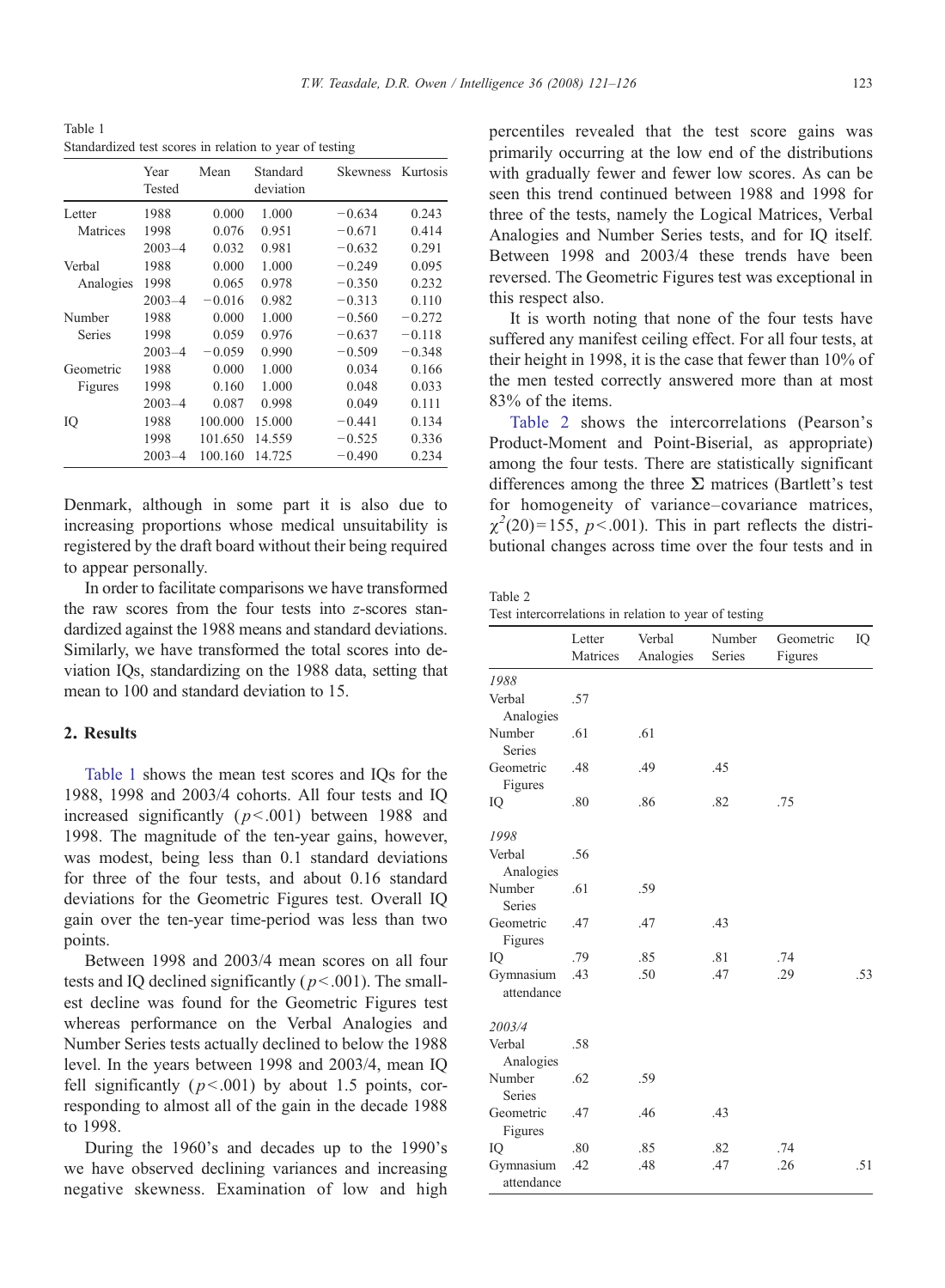

Fig. 1.

part the considerable statistical power derived from the large number of observations involved. Primarily, however, it can be seen that the correlations have been markedly stable across the 15-year time-period. Furthermore, for the four tests excluding IQ, the first maximum-likelihood factor accounts for 64–65% of the variance within each of the three cohorts separately, indicating a uniformly very substantial *g* loading.

We have reported elsewhere that 1998 represented a high point in Gymnasium attendance (48.7%), and immediately a decline in the following years had suggested the possibility that the simultaneous decline in test scores had been a consequence of this (Teasdale & Owen, 2005). However, Gymnasium attendance in 2003/4 had risen again to almost the same level (47.7%), making this conjecture now less likely. In fact, as shown in Fig. 1, the subtest score declines since 1998 have been present both for men who had attended Gymnasium and those who had not done so. These declines were significant or near significant  $(p<.055)$  in all cases with the single exception of the comparison for non-gymnasium attendees on the Geometric Figures test.

#### 3. Discussion

The major conclusion from the present study is a confirmation that, after several decades of increasing cognitive test performance consistent with the apparently ubiquitous Flynn Effect, Danish test scores have declined, albeit modestly, within the first years of the present decade. This finding concurs with that from another Scandinavian country, namely Norway (Sundet et al., 2004) with which Denmark shares many historical, linguistic, cultural and social characteristics.

The declines across the four tests do not seem to be the results of artifactual influences. Because of the abstract nature of the items in each test, it is unlikely that obsolescence is making them more difficult for present generations that for earlier ones. Similarly, none of the four tests appears to have suffered from any clear ceiling effect, as for instance has been the case with Raven's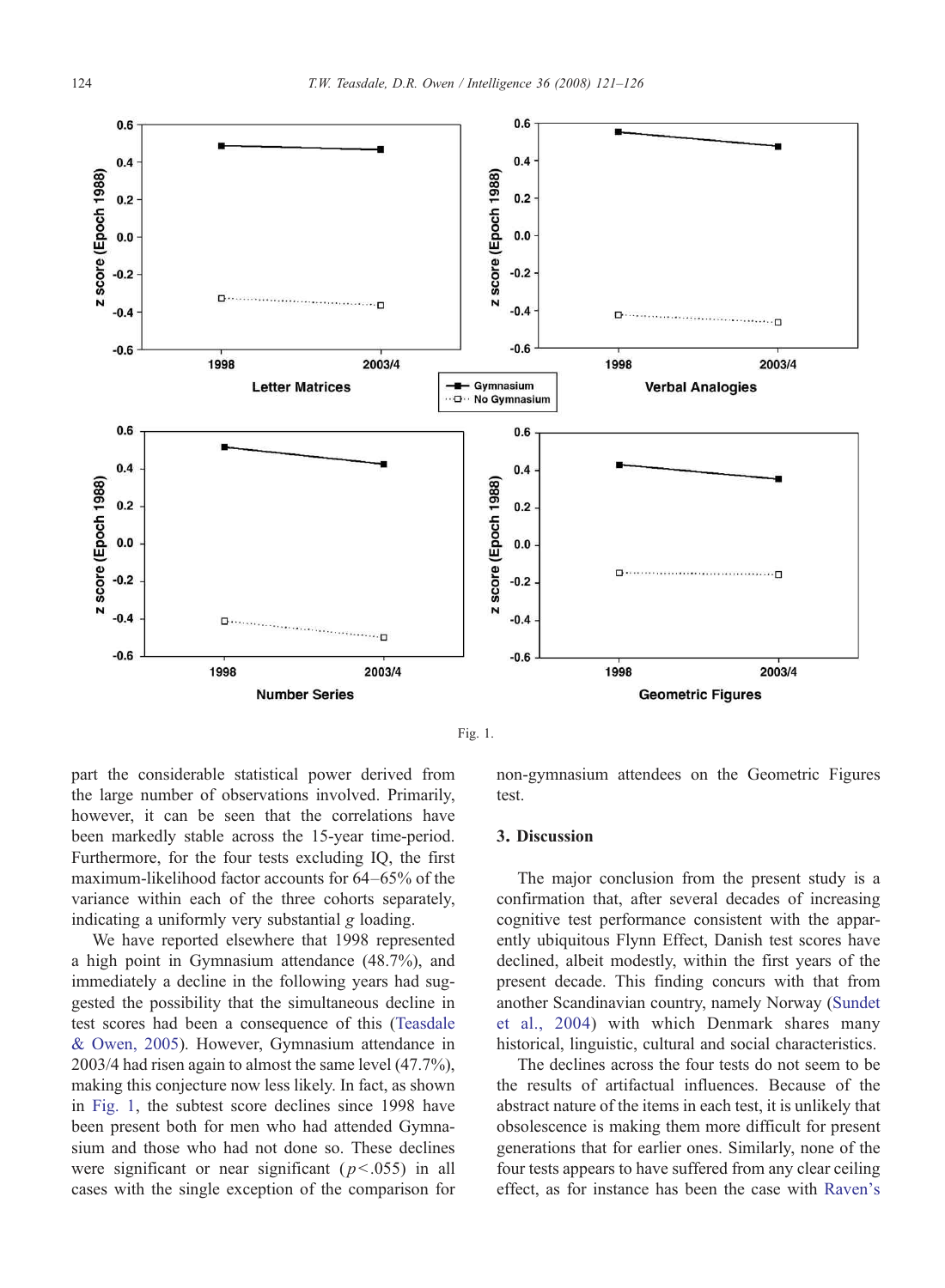(2000) Progressive Matrices, and even had that been the case it would not account for an actual decline in tests scores. It is sometimes argued that draft board tests, because of the circumstances under which they are administered, are susceptible to malingering, and the incidence of this might vary across time. In an unreported study, however, we have found that an expressed negative attitude to performing military conscription was actually associated with somewhat higher rather than lower test scores. This apparently paradoxical association could be fully accounted for statistically by the fact that young men who had attended gymnasiums, and who, as shown, score much higher on the tests that those who do not, were less likely to be positively motivated to perform conscription since it would interrupt any progress to further education such as universities.

Although the declines therefore seem to be real, it is not easy to account for them, particularly in view of the fact that broad unanimity has never been reached on the causes of the Flynn Effect itself. Improving nutrition has sometimes been proposed as a factor in the effect, particularly in developing countries (Arija et al., 2006; Colom et al., 2005; Daley et al., 2003), but it does not seem plausible that there has been any decline in nutrition in Denmark over the past two decades; certainly the mean height of conscripts, a good index of nutrition, has shown no such decline and has in fact remained very stable at about 180 cm since 1985 (Larnkjaer, Schrøder, Schmidt, Jørgensen, & Michaelsen, 2006).

We consider that the Flynn Effect, at least as it occurred in Denmark, was primarily to be attributed to social and, in particular, educational improvements, including resources allocated to special education. Such a contention is certainly prima facie supported by the strong associations invariably found between cognitive test performance and educational level (Barber, 2005; Blair, Gamson, Thorne, & Baker, 2005) as also seen in the present study. These associations make it, in our view, likely that the Flynn Effect, when and where it operates, reflects to an important extent genuine gains in cognitive abilities, although some test-specific factors are undoubtedly also involved. It is possible that the small secular decline in test scores found here has resulted from some qualitative changes in the emphasis on abstract reasoning and problem-solving within the Danish educational system or a decreased emphasis on speed.

Another partial contributing factor to the recent decline could be the ethnic composition of young Danes, specifically the rising proportion who are immigrants or

their immediate descendants. te Nijenhuis, de Jong, Evers, and van der Flier (2004) have reviewed data from the Netherlands, showing that children of immigrants do not generally perform as well on cognitive tests as children who are ethnically Dutch, although they do show improvements over first generation immigrants. A recent unpublished study of Danish draftees has similarly shown that immigrant groups (first or second generation with Danish nationality) score below overall averages on all of the four tests reported on here. The proportion of such immigrants among the Danish male 18-year-old population rose from less than 1% in 1988 to about 2.3% in 1998 and 5% in 2004 (http://www. statistikbanken.dk).

It is important to recognise, however, that, if indeed the Flynn Effect is now at an end in such highly developed countries as Norway and Denmark, it may be far from over in countries which are less developed. Much of the recent reporting of a continued Flynn Effect has come from such countries (Cocodia et al., 2003; Daley et al., 2003; Meisenberg et al., 2005). If such differentials were to continue, then any national differences in cognitive test performances (Lynn & Vanhanen, 2002) might be expected to diminish in the future.

#### References

- Arija, V., Esparo, G., Fernandez-Ballart, J., Murphy, M. M., Biarnes, E., & Canals, J. (2006). Nutritional status and performance in test of verbal and non-verbal intelligence in 6 year old children. *Intelligence*, *34*, 141−149.
- Barber, N. (2005). Educational and ecological correlates of IQ: A cross-national investigation. *Intelligence*, *33*, 273−284.
- Blair, C., Gamson, D., Thorne, S., & Baker, D. (2005). Rising mean IQ: Cognitive demand of mathematics education for young children, population exposure to formal schooling, and the neurobiology of the prefrontal cortex. *Intelligence*, *33*, 93−106.
- Cocodia, E. A., Kim, J. S., Shin, H. S., Kim, J. W., Ee, J., Wee, M. S. W., et al. (2003). Evidence that rising population intelligence is impacting in formal education. *Personality and Individual Differences*, *35*, 797−810.
- Colom, R., Lluis-Font, J. M., & Andres-Pueyo, A. (2005). The generational intelligence gains are caused by decreasing variance in the lower half of the distribution: Supporting evidence for the nutrition hypothesis. *Intelligence*, *33*, 83−91.
- Daley, T. C., Whaley, S. E., Sigman, M. D., Espinosa, M. P., & Neumann, C. (2003). IQ on the rise— The Flynn effect in rural Kenyan children. *Psychological Science*, *14*, 215−219.
- Flynn, J. R. (1984). The Mean IQ of Americans— Massive Gains 1932 to 1978. *Psychological Bulletin*, *95*, 29−51.
- Flynn, J. R. (1987). Massive IQ Gains in 14 Nations— What IQ Tests Really Measure. *Psychological Bulletin*, *101*, 171−191.
- Howard, R. W. (2005). Objective evidence of rising population ability: A detailed examination of longitudinal chess data. *Personality and Individual Differences*, *38*, 347−363.
- Lynn, R., & Vanhanen, T. (2002). *IQ and the wealth of nations.* New York: Praeger Publishers.